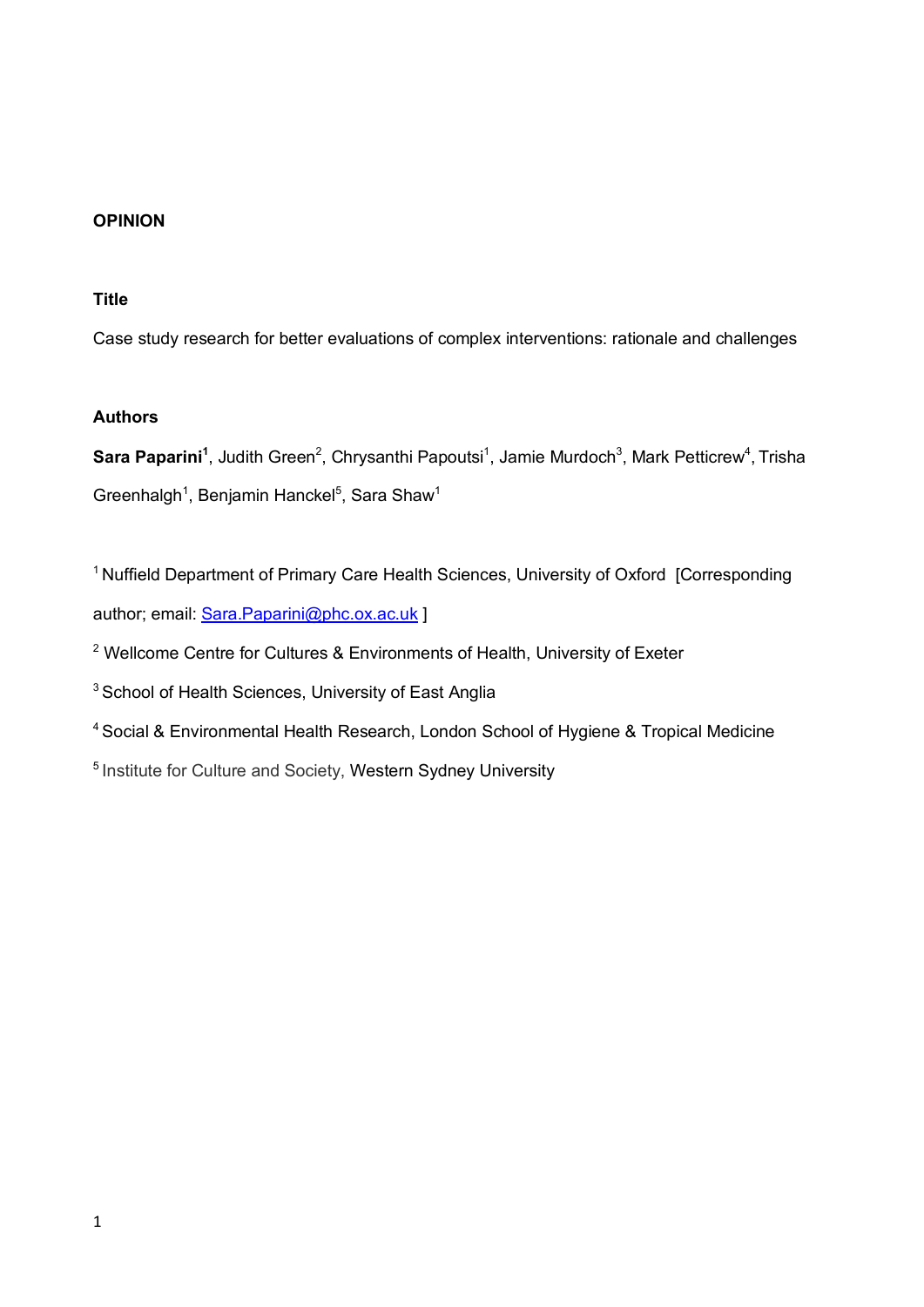#### **Abstract**

**Background:** The need for better methods for evaluation in health research has been widely recognised. The 'complexity turn' has drawn attention to the limitations of relying on causal inference from randomised controlled trials alone for understanding whether, and under which conditions, interventions in complex systems improve health services or the public health, and what mechanisms might link interventions and outcomes. We argue that case study research – currently denigrated as poor evidence – is an under-utilised resource for not only providing evidence about context and transferability, but also for helping strengthen causal inferences when pathways between intervention and effects are likely to be non-linear. **Main body:** Case study research, as an overall approach, is based on in-depth explorations of complex phenomena in their natural, or real-life, settings. Empirical case studies typically enable dynamic understanding of complex challenges, and provide evidence about causal mechanisms and the necessary and sufficient conditions (contexts) for intervention implementation and effects. This is essential evidence not just for researchers concerned about internal and external validity, but also research users in policy and practice who need to know what the likely effects of complex programmes or interventions will be in their settings. The health sciences have much to learn from scholarship on case study methodology in the social sciences. However, there are multiple challenges in fully exploiting the potential learning from case study research. First are misconceptions that case study research can only provide exploratory or descriptive evidence. Second, there is little consensus about what a case study is, and considerable diversity in how empirical case studies are conducted and reported. Finally, as case study researchers typically (and appropriately) focus on thick description (that captures contextual detail), it can be challenging to identify the key messages related to intervention evaluation from case study reports. **Conclusion:** Whilst the diversity of published case studies in health services and public health research is rich and productive, we recommend further clarity and specific methodological guidance for those reporting case study research for evaluation audiences.

**Key words:** Complexity, context, evaluation, qualitative, case studies, mixed-method, public health, health services research, interventions.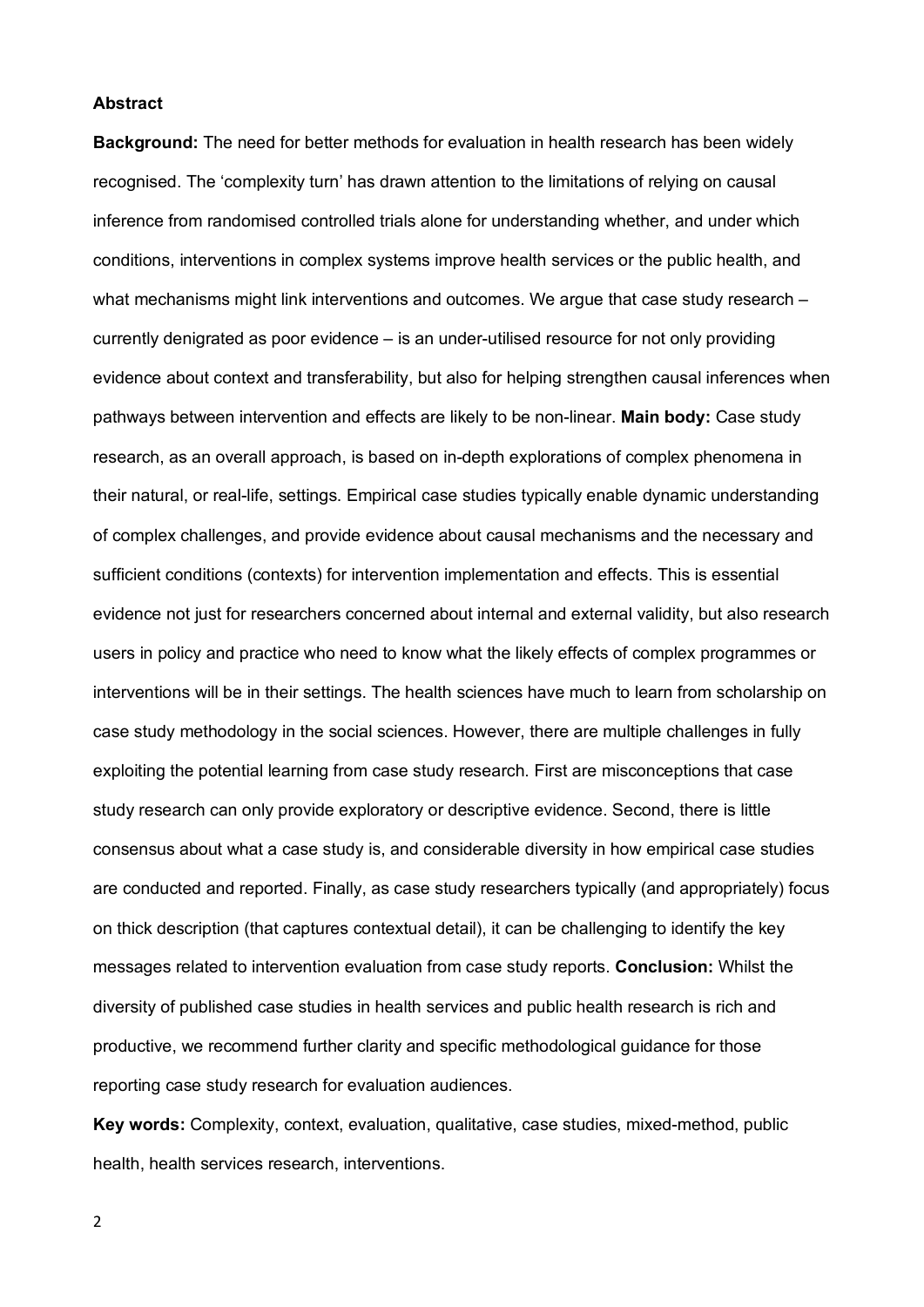**Case study research for better evaluations of complex interventions: rationale and challenges**

## **BACKGROUND**

The need for methodological development to address the most urgent challenges in health research has been well-documented. Many of the most pressing questions for public health research, where the focus is on system level determinants (1,2), and for health services research, where provisions typically vary across sites and are provided through interlocking networks of services (3), require methodological approaches that can attend to complexity. The need for methodological advance has arisen, in part, as a result of the diminishing returns from randomised controlled trials (RCTs) where they have been used to answer questions about the effects of interventions in complex systems (4–6). In conditions of complexity, there is limited value in maintaining the current orientation to experimental trial designs in the health sciences as providing 'gold standard' evidence of effect.

There are increasing calls for methodological pluralism (7,8), with the recognition that complex intervention and context are not easily or usefully separated (as is often the situation when using trial design), and that system interruptions may have effects that are not reducible to linear causal pathways between intervention and outcome. These calls are reflected in a shifting and contested discourse of trial design, seen with the emergence of realist (9), adaptive and hybrid (types 1, 2 & 3) (10,11) trials that blend studies of effectiveness with a close consideration of the contexts of implementation. Similarly, process evaluation has now become a core component of complex healthcare intervention trials, reflected in MRC guidance on how to explore implementation, causal mechanisms, and context (12).

Evidence about the context of an intervention is crucial for questions of external validity. As Woolcock (4) notes, even if RCT designs are accepted as robust for maximising internal validity,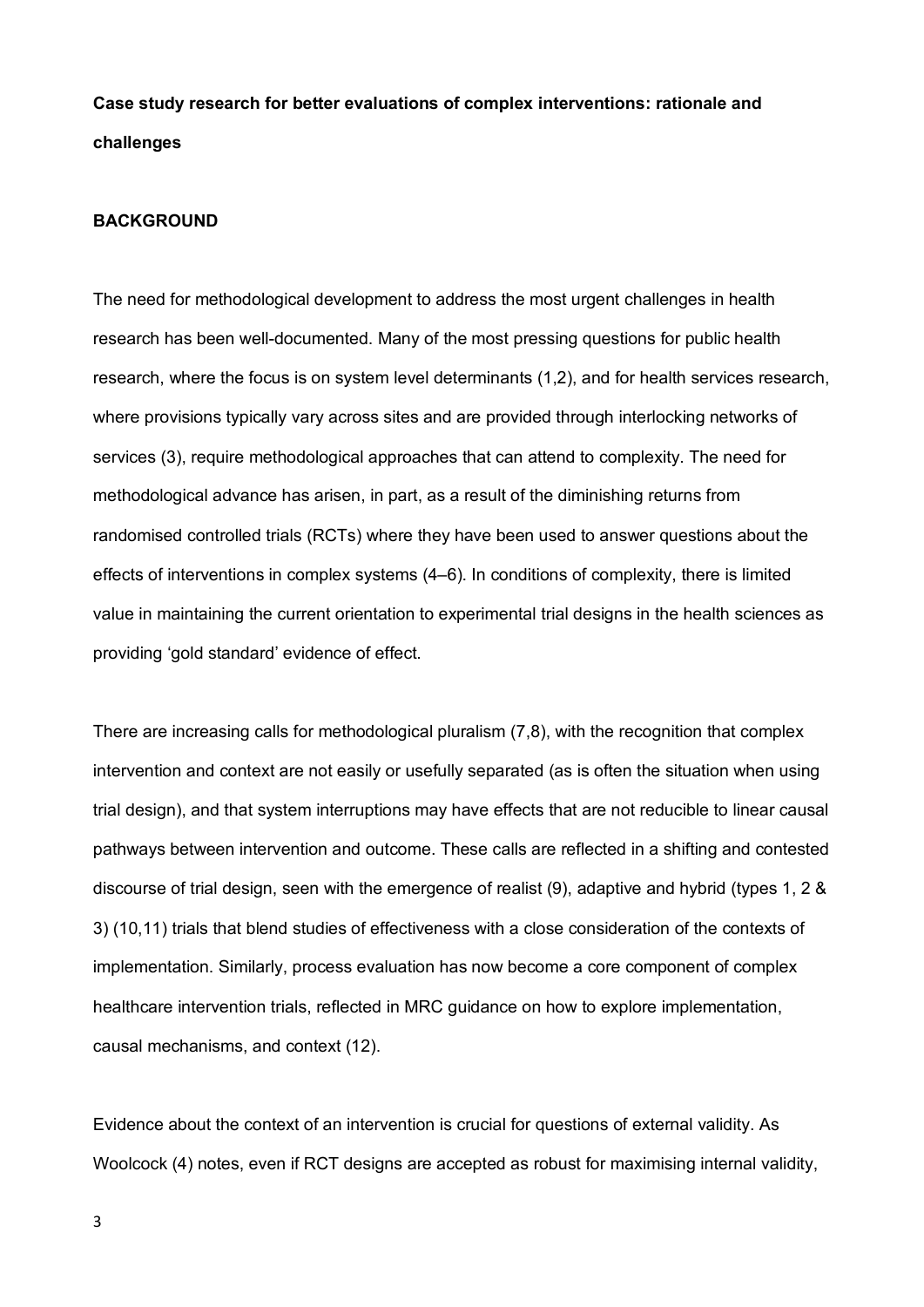questions of transferability (how well the intervention works in different contexts) and generalisability (how well the intervention can be scaled up) remain unanswered (5,13). For research evidence to have impact on policy and systems organisation, and thus to improve population and patient health, there is an urgent need for better methods for strengthening external validity, including better understanding of the relationship between intervention and context (14).

Policymakers, healthcare commissioners and other research users require credible evidence of relevance to their settings and populations (15), to perform what Rosengarten & Savransky (16) call 'careful abstraction' to the locales that matter for them. They also require robust evidence for understanding complex causal pathways. Case study research, currently under-utilised in public health and health services evaluation, can offer considerable potential for strengthening faith in both external and internal validity. For example, in an empirical case study of how the policy of free bus travel had specific health effects in London, UK, a quasi-experimental evaluation (led by JG) identified how important aspects of context (a good public transport system) and intervention (that it was universal) were necessary conditions for the observed effects, thus providing useful, actionable evidence for decision makers in other contexts (17).

The overall approach of case study research is based on the in-depth exploration of complex phenomena in their natural, or 'real-life', settings. Empirical case studies typically enable dynamic understanding of complex challenges rather than restricting the focus on narrow problem delineations and simple fixes. Case study research is a diverse and somewhat contested field, with multiple definitions and perspectives grounded in different ways of viewing the world, and involving different combinations of methods. In this paper we raise awareness of such plurality and highlight the contribution that case study research can make to the evaluation of complex system-level interventions. We review some of the challenges in exploiting the current evidence base from empirical case studies, and conclude by recommending that further guidance and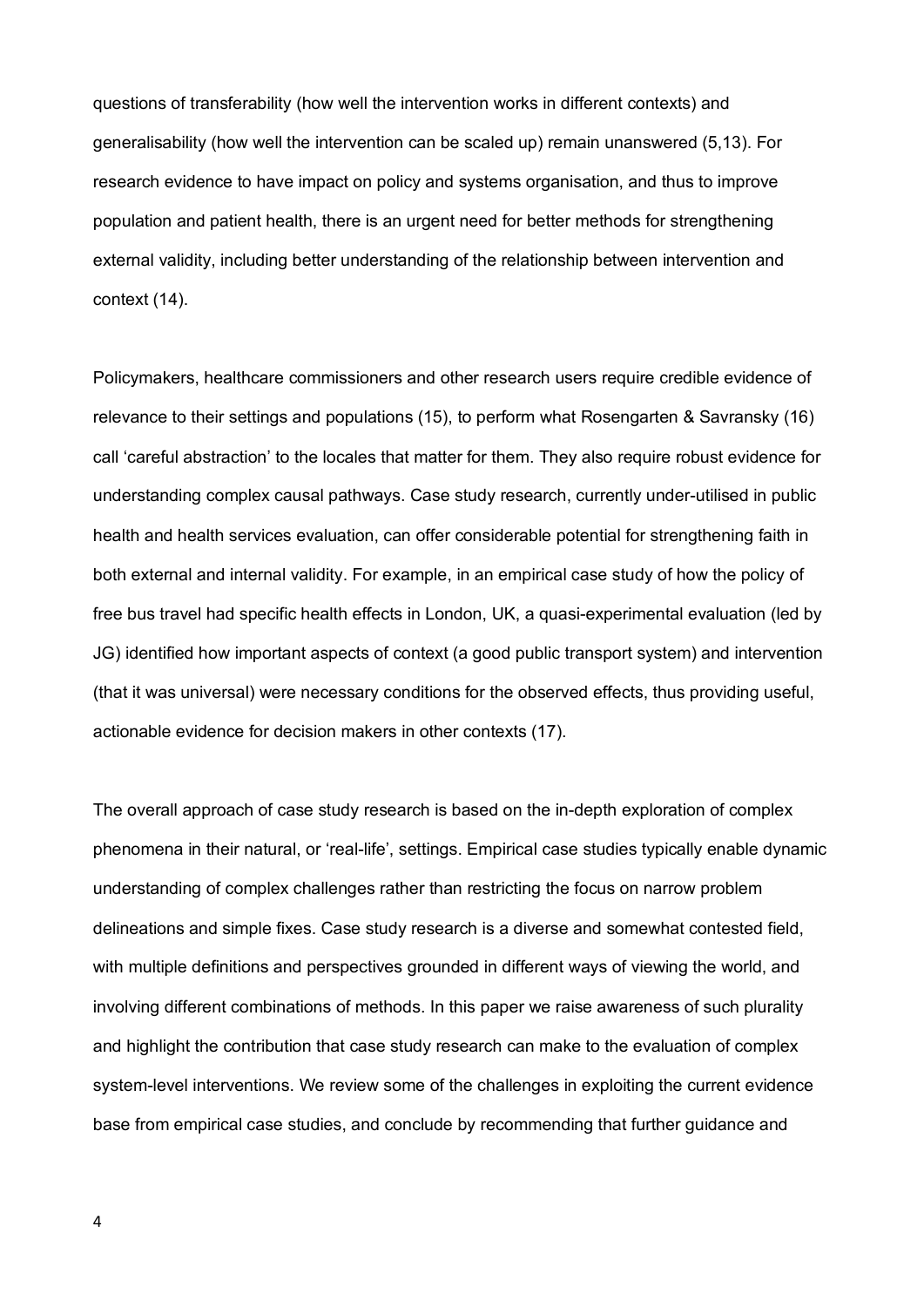minimum reporting criteria for evaluation using case studies, appropriate for audiences in the health sciences, can enhance the take up of evidence from case study research.

## **MAIN BODY**

# **Case study research offers evidence about context, causal inference in complex systems, and implementation**

Well-conducted and described empirical case studies provide evidence on context, complexity and mechanisms for understanding how, where and why interventions have their observed effects. Recognition of the importance of context for understanding the relationships between interventions and outcomes is hardly new. In 1943, Canguilhem berated an over-reliance on experimental designs for determining universal physiological laws: "*As if one could determine a phenomenon's essence apart from its conditions! As if conditions were a mask or frame which changed neither the face nor the picture!*" ((18) p126). More recently, a concern with context has been expressed in health systems and public health research as part of what has been called the 'complexity turn' (1): a recognition that many of the most enduring challenges for developing an evidence base require a consideration of system-level effects (1) and the conceptualisation of interventions as interruptions in systems (19).

The case study approach is widely recognised as offering an invaluable resource for understanding the dynamic and evolving influence of context on complex, system-level interventions (20–23). Empirically, case studies can directly inform assessments of where, when, how and for whom interventions might be successfully implemented, by helping to specify the necessary and sufficient conditions under which interventions might have effects, and to consolidate learning on how interdependencies, emergence and unpredictability can be managed to achieve and sustain desired effects. Case study research has the potential to address four objectives for improving research and reporting of context recently set out by guidance on taking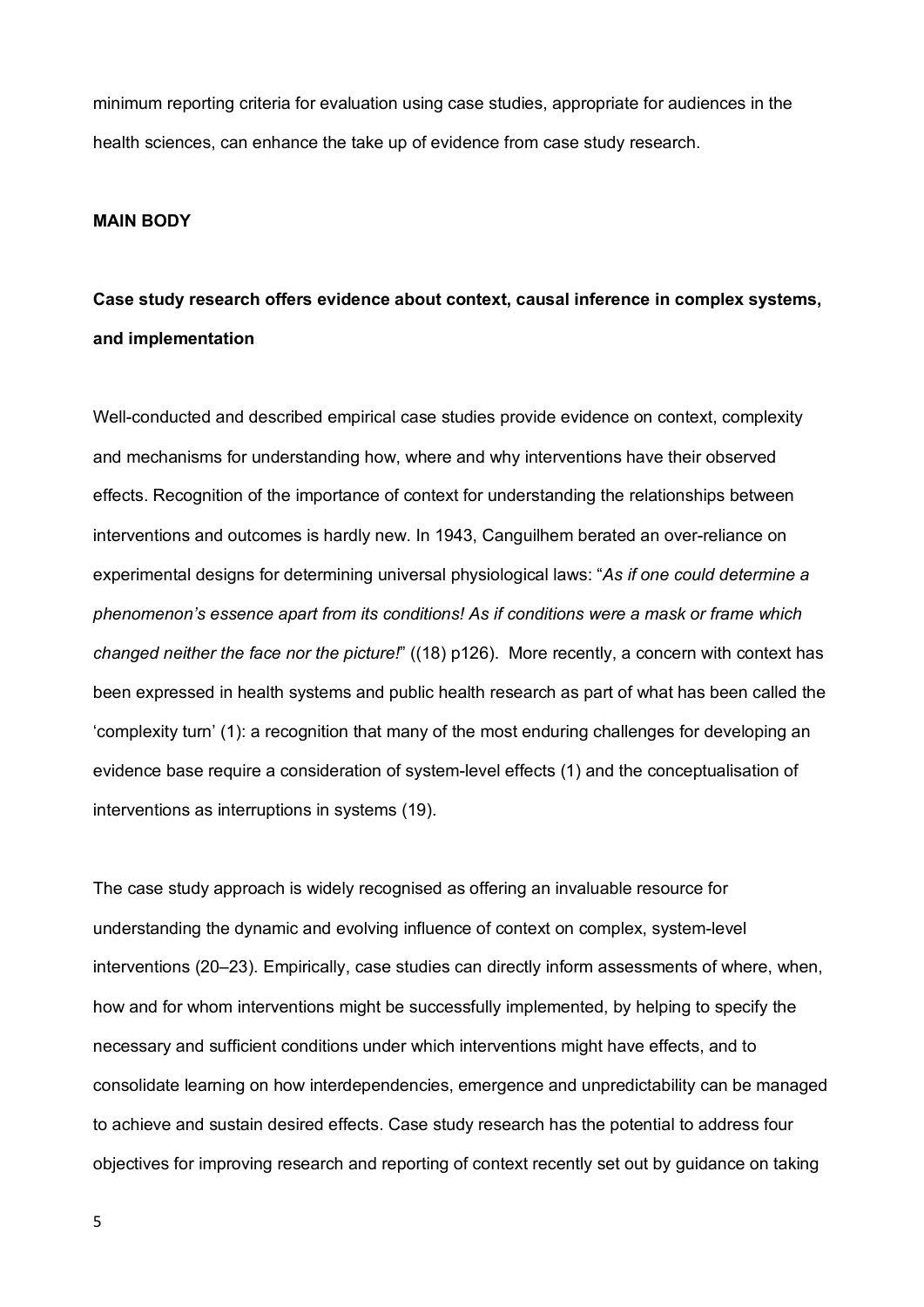account of context in population health research (24), that is to: 1) improve the appropriateness of intervention development for specific contexts; 2) improve understanding of 'how' interventions work; 3) better understand how and why impacts vary across contexts; and 4) ensure reports of intervention studies are most useful for decision-makers and researchers.

However, evaluations of complex healthcare interventions have arguably not exploited the full potential of case study research, and can learn much from other disciplines. For evaluative research, exploratory case studies have had a traditional role of providing data on 'process', or initial 'hypothesis generating' scoping, but might also have an increasing salience for explanatory aims. Across the social and political sciences, different *kinds* of case studies are undertaken to meet diverse *aims* (description, exploration or explanation), and across different *scales* (from small N qualitative studies that aim to elucidate processes, or provide thick description, to more systematic techniques designed for medium-to-large N cases).

Case studies with explanatory aims vary in terms of their positioning within mixed-methods projects, with designs including (but not restricted to): 1) single N of 1 studies of interventions in specific contexts, where the overall design is a case study that may incorporate one or more (randomised or not) comparisons over time and between variables within the case; 2) a series of cases conducted or synthesised to provide explanation from variations between cases; 3) case studies of particular settings within RCT or quasi-experimental designs to explore variation in effects or implementation.

Detailed qualitative research (typically done as 'case studies' within process evaluations) provides evidence for the plausibility of mechanisms (25), offering theoretical generalisations for how interventions may function under different conditions. Although RCT designs reduce many threats to internal validity, the mechanisms of effect remain opaque, particularly when the causal pathways between 'intervention' and 'effect' are long and potentially non-linear: case study research has a more fundamental role here, in providing detailed observational evidence for causal claims (26) as well as producing a rich, nuanced picture of tensions and multiple perspectives (8).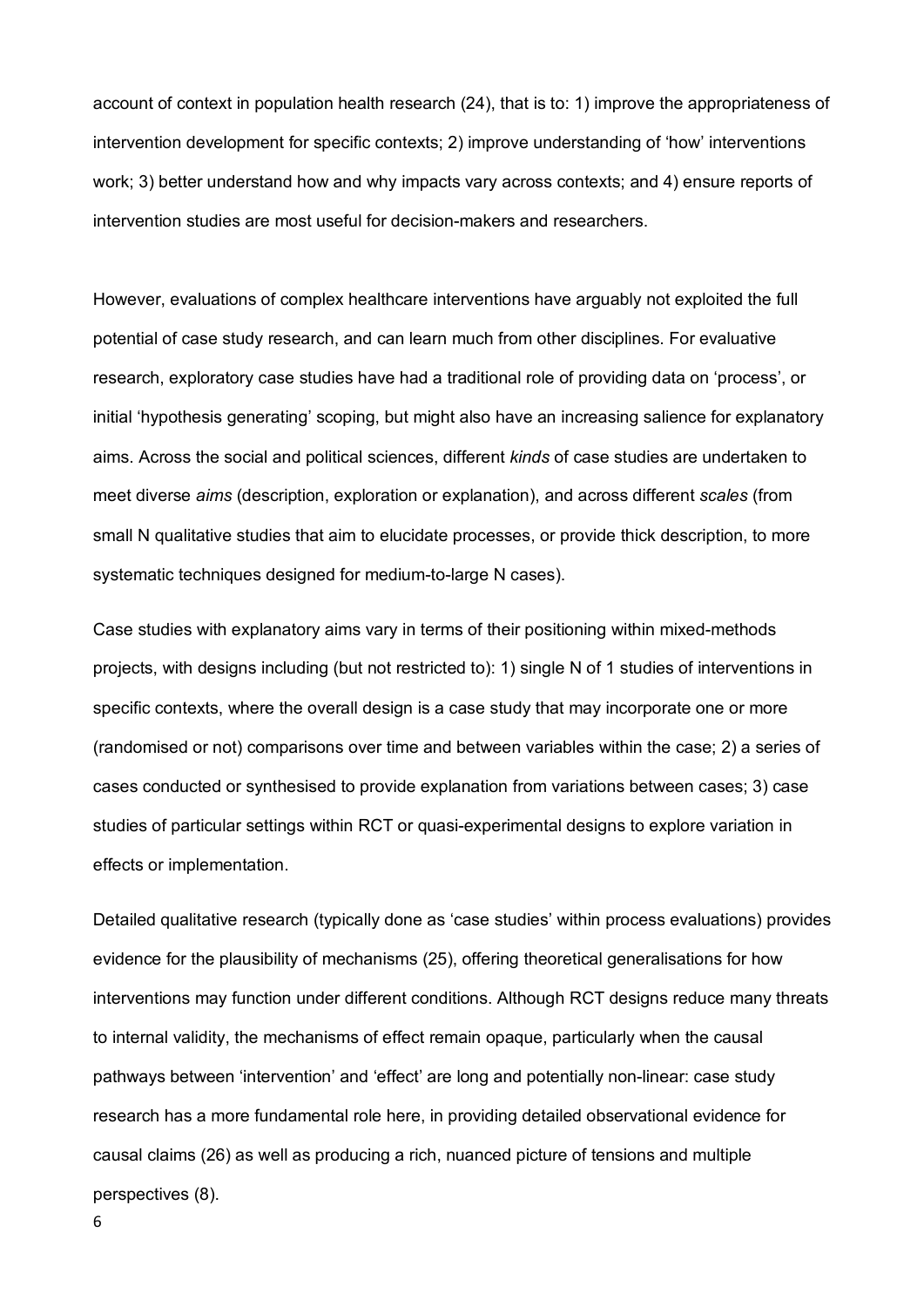Longitudinal or cross-case analysis may be best suited for evidence generation in system-level evaluative research. Turner (27), for instance, reflecting on the complex processes in major system change, has argued for the need for methods that integrate learning across cases, to develop theoretical knowledge that would enable inferences beyond the single case, and to develop generalisable theory about organisational and structural change in health systems. Qualitative Comparative Analysis (QCA) (27) is one such formal method for deriving causal claims, using set theory mathematics to integrate data from empirical case studies to answer questions about the configurations of causal pathways linking conditions to outcomes (29,30).

Nonetheless, the single N case study, too, provides opportunities for theoretical development (31), and theoretical generalisation or analytical refinement (32). How 'the case' and 'context' are conceptualised is crucial here. Findings from the single case may seem to be confined to its intrinsic particularities in a specific and distinct context (33). However, if such context is viewed as exemplifying wider social and political forces, the single case can be 'telling', rather than 'typical', and offer insight into a wider issue (34). Internal comparisons within the case can offer rich possibilities for logical inferences about causation (17). Further, case studies of any size can be used for theory testing through refutation (22). The potential lies, then, in utilising the strengths and plurality of case study to support theory-driven research within different methodological paradigms.

Evaluation research in health has much to learn from a range of social sciences where case study methodology has been used to develop various kinds of causal inference. For instance, Gerring (35) expands on the within-case variations utilised to make causal claims. For Gerring (35), case studies come into their own with regard to invariant or strong causal claims (such as: X is a necessary and/or sufficient condition for Y) rather than for probabilistic causal claims. For the latter (where experimental methods might have an advantage in estimating effect sizes), case studies offer evidence on mechanisms: from observations of X affecting Y, from process tracing or from pattern matching. Case studies also support the study of emergent causation, that is, the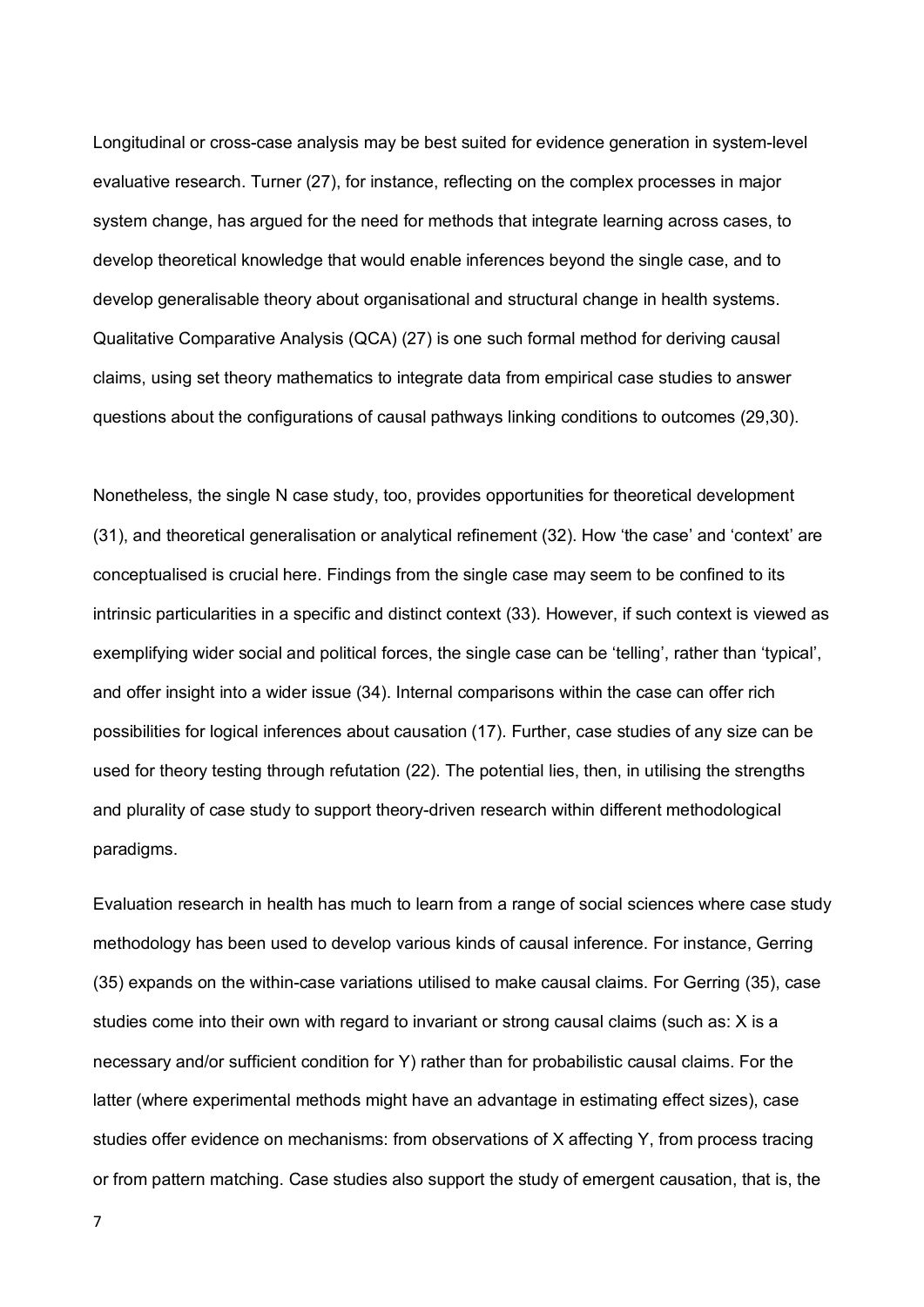multiple interacting properties that account for particular and unexpected outcomes in complex systems, such as in healthcare (8).

Finally, efficacy (or beliefs about efficacy) is not the only contributor to intervention uptake, with a range of organisational and policy contingencies affecting whether an intervention is likely to be rolled out in practice. Case study research is, therefore, invaluable for learning about contextual contingencies and identifying the conditions necessary for interventions to become normalised (i.e. implemented routinely) in practice (36).

#### **The challenges in exploiting evidence from case study research**

At present, there are significant challenges in exploiting the benefits of case study research in evaluative health research, which relate to status, definition and reporting. Case study research has been marginalised at the bottom of an evidence hierarchy, seen to offer little by way of explanatory power, if nonetheless useful for adding descriptive data on process or providing useful illustrations for policy makers (37). This is an opportune moment to revisit this low status. As health researchers are increasingly charged with evaluating 'natural experiments' - the use of face masks in the response to the COVID-19 pandemic being a recent example (38) - rather than interventions that take place in settings that can be controlled, research approaches using methods to strengthen causal inference that do not require randomisation become more relevant.

A second challenge for improving the use of case study evidence in evaluative health research is that, as we have seen, what is meant by 'case study' varies widely, not only across but also within disciplines. There is indeed little consensus among methodologists as to how to define 'a case study'. Definitions focus, variously, on small sample size or lack of control over the intervention (e.g. (39) p194); on in-depth study and context (40,41); on the logic of inference used (35); or on distinct research strategies which incorporate a number of methods to address questions of 'how' and 'why' (42). Moreover, definitions developed for specific disciplines do not capture the range of ways in which case study research is carried out across disciplines. Multiple definitions of case study reflect the richness and diversity of the approach. However, evidence suggests that a lack of consensus across methodologists results in some of the limitations of published reports of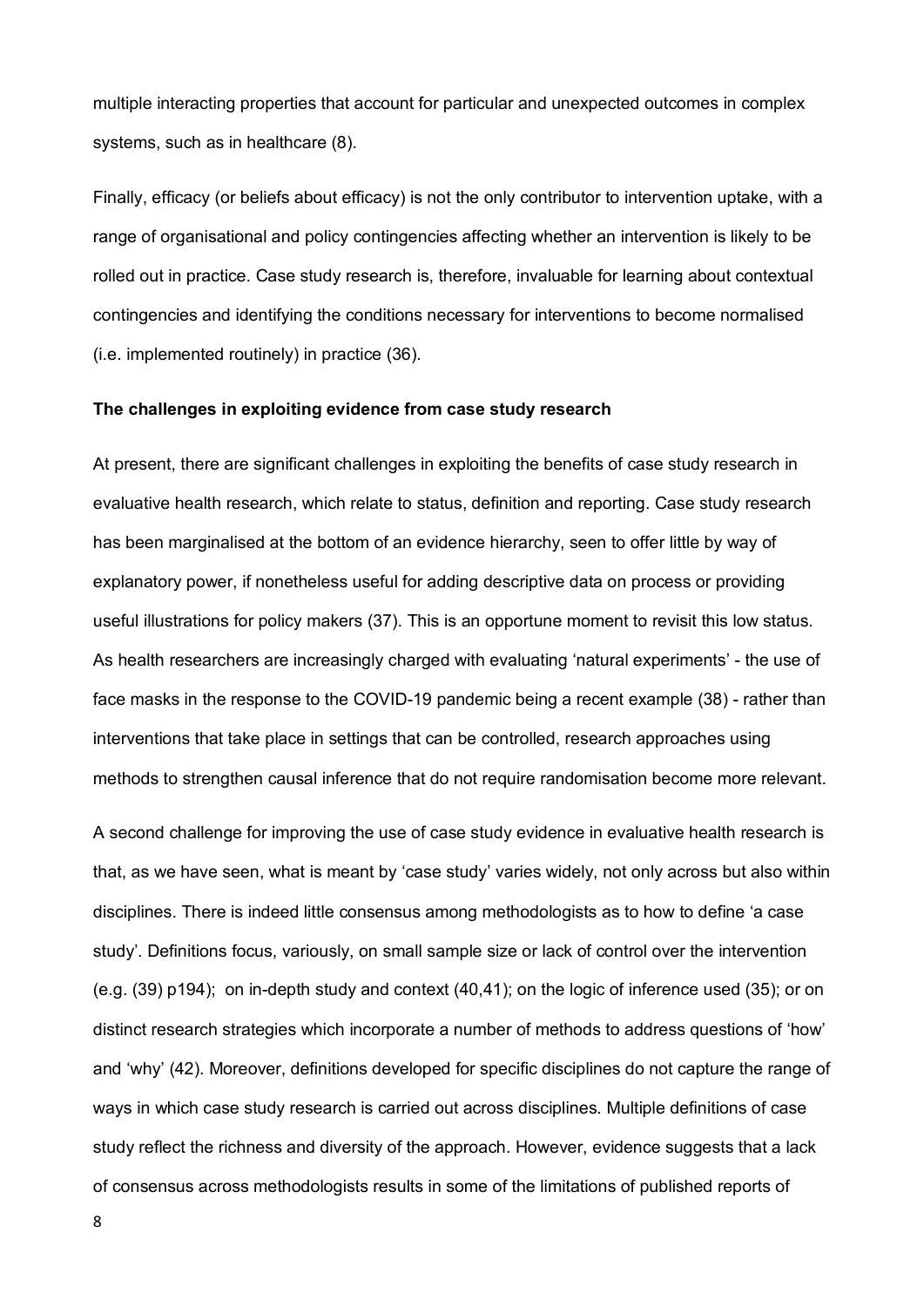empirical case studies (43,44). Hyett and colleagues (43), for instance, reviewing reports in qualitative journals, found little match between methodological definitions of case study research and how authors used the term.

This raises the third challenge we identify: that case study reports are typically not written in ways that are accessible or useful for the evaluation research community and policy makers. Case studies may not appear in journals widely read by those in the health sciences, either because space constraints preclude the reporting of rich, thick descriptions, or because of the reported lack of willingness of some biomedical journals to publish research that uses qualitative methods (45), signalling the persistence of the aforementioned evidence hierarchy. Where they do, however, the term 'case study' is used to indicate, interchangeably, a qualitative study, an N of 1 sample, or a multi-method, in-depth analysis of one example from a population of phenomena. Definitions of what constitutes the 'case' are frequently lacking and appear to be used as a synonym for the settings in which the research is conducted. Despite offering insights for evaluation, the primary aims may not have been evaluative, so the implications may not be explicitly drawn out. Indeed, some case study reports might properly be aiming for thick description without necessarily seeking to inform about context or causality.

## **Acknowledging plurality and developing guidance**

We recognise that definitional and methodological plurality is not only inevitable, but also a necessary and creative reflection of the very different epistemological and disciplinary origins of health researchers, and the aims they have in doing and reporting case study research. Indeed, to provide some clarity, Thomas (46) has suggested a typology of subject/ purpose/ approach/ process for classifying aims (e.g. evaluative or exploratory), sample rationale and selection and methods for data generation of case studies. We also recognise that the diversity of methods used in case study research, and the necessary focus on narrative reporting, does not lend itself to straightforward development of formal quality or reporting criteria.

Existing checklists for reporting case study research from the social sciences - for example Lincoln and Guba's (47) and Stake's (33) - are primarily orientated to the quality of narrative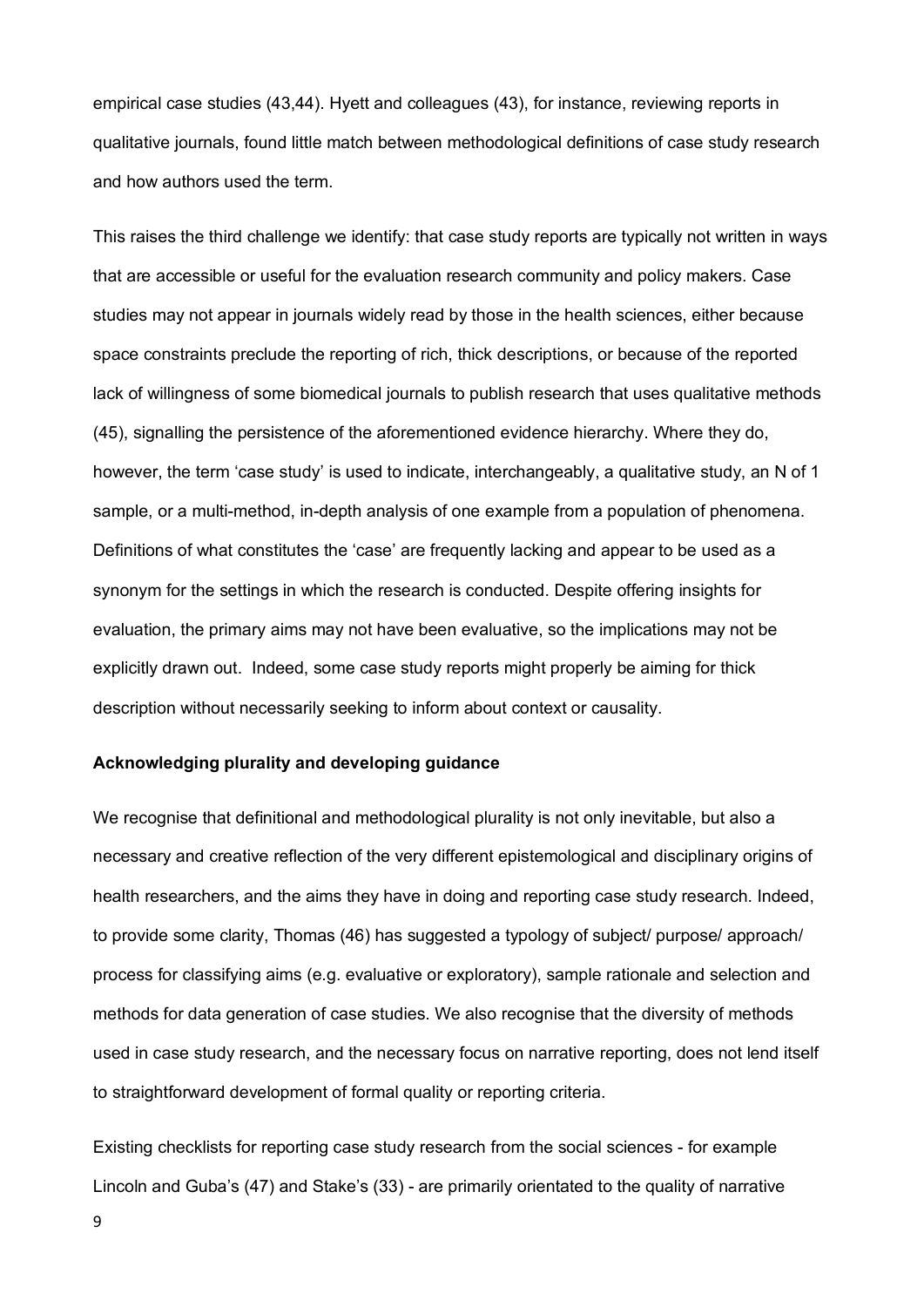produced, and the extent to which they encapsulate thick description, rather than the more pragmatic issues of implications for intervention effects. Those designed for clinical settings, such as the CARE (CAse REports) guidelines, provide specific reporting guidelines for medical case reports about single, or small groups of patients (48), not for case study research.

The Design of Case Study Research in Health Care (DESCARTE) model (44) suggests a series of questions to be asked of a case study researcher (including clarity about the philosophy underpinning their research), study design (with a focus on case definition) and analysis (to improve process). The model resembles toolkits for enhancing the quality and robustness of qualitative and mixed-methods research reporting, and it is usefully open-ended and nonprescriptive. However, even if it does include some reflections on context, the model does not fully address aspects of context, logic and causal inference that are perhaps most relevant for evaluative research in health.

Hence, for evaluative research where the aim is to report empirical findings in ways that are intended to be pragmatically useful for health policy and practice, this may be an opportune time to consider how to best navigate plurality around what is (minimally) important to report when publishing empirical case studies, especially with regards to the complex relationships between context and interventions, information that case study research is well placed to provide.

## **CONCLUSION**

The conventional scientific quest for certainty, predictability and linear causality (maximised in RCT designs) has to be augmented by the study of uncertainty, unpredictability and emergent causality (8) in complex systems. This will require methodological pluralism, and openness to broadening the evidence base to better understand both causality in and the transferability of system change intervention (14,20,25,23). Case study research evidence is essential, yet is currently under exploited in the health sciences. If evaluative health research is to move beyond the current impasse on methods for understanding interventions as interruptions in complex systems, we need to consider in more detail how researchers can conduct and report empirical case studies which do aim to elucidate the contextual factors which interact with interventions to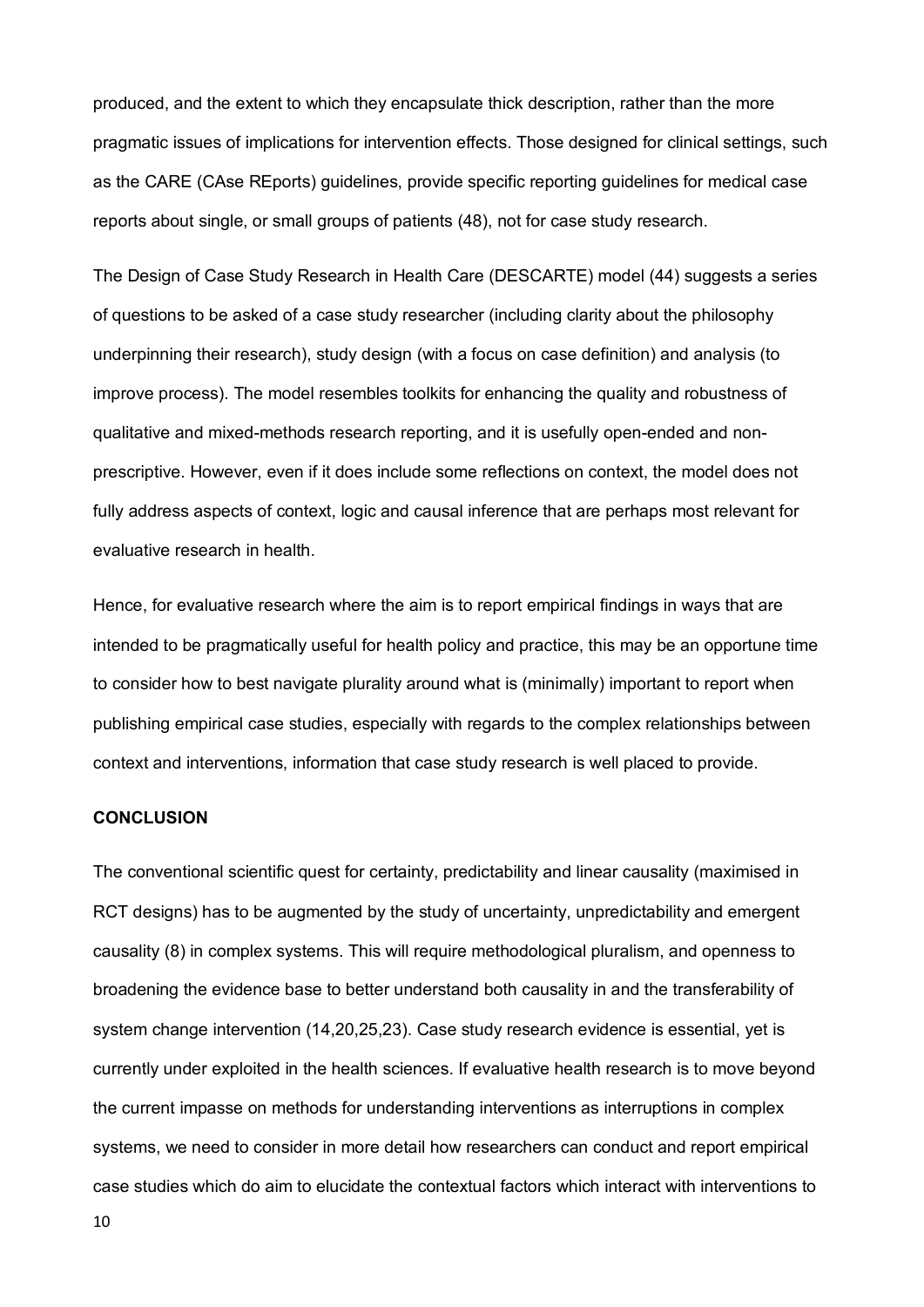produce particular effects. To this end, supported by the UK's Medical Research Council, we are embracing the challenge to develop guidance for case study researchers studying complex interventions. Following a meta-narrative review of the literature we are planning a Delphi study to inform guidance that will, at minimum, cover the value of case study research for evaluating the interrelationship between context and complex system-level interventions; for situating and defining 'the case', and generalising from case studies; as well as provide specific guidance on conducting, analysing and reporting case study research. Our hope is that such guidance can support researchers evaluating interventions in complex systems to better exploit the diversity and richness of case study research.

# **References**

- 1. Diez Roux AV. Complex Systems Thinking and Current Impasses in Health Disparities Research. Am J Public Health. 2011 Sep 1;101(9):1627–34.
- 2. Ogilvie D, Mitchell R, Mutrie N, M P, Platt S. Evaluating health effects of transport interventions: methodologic case study. Am J Prev Med. 2006;31:118–126.
- 3. Walshe C. The evaluation of complex interventions in palliative care: An exploration of the potential of case study research strategies. Palliat Med. 2011;25(8):774–781.
- 4. Woolcock M. Using case studies to explore the external validity of 'complex' development interventions. Evaluation. 2013;19:229–248.
- 5. Cartwright N. Are RCTs the gold standard? BioSocieties. 2007;2(1):11–20.
- 6. Deaton A, Cartwright N. Understanding and misunderstanding randomized controlled trials. Soc Sci Med. 2018;210:2–21.
- 7. Salway S, Green J. Towards a critical complex systems approach to public health. Crit Public Health. 2017;27(5):523–4.
- 8. Greenhalgh T, Papoutsi C. Studying complexity in health services research: desperately seeking an overdue paradigm shift. BMC Med. 2018 Jun 20;16(1):95.
- 9. Bonell C, Warren E, Fletcher A. Realist trials and the testing of context-mechanism-outcome configurations: a response to Van Belle et al. Trials. 2016;17:478.
- 10. Pallmann P, Bedding AW, Choodari-Oskooei B. Adaptive designs in clinical trials: why use them, and how to run and report them. BMC Med. 2018;16:29.
- 11. Curran G, Bauer M, Mittman B, Pyne J, Stetler C. Effectiveness-implementation hybrid designs: combining elements of clinical effectiveness and implementation research to enhance public health impact. Med Care. 2012;50(3).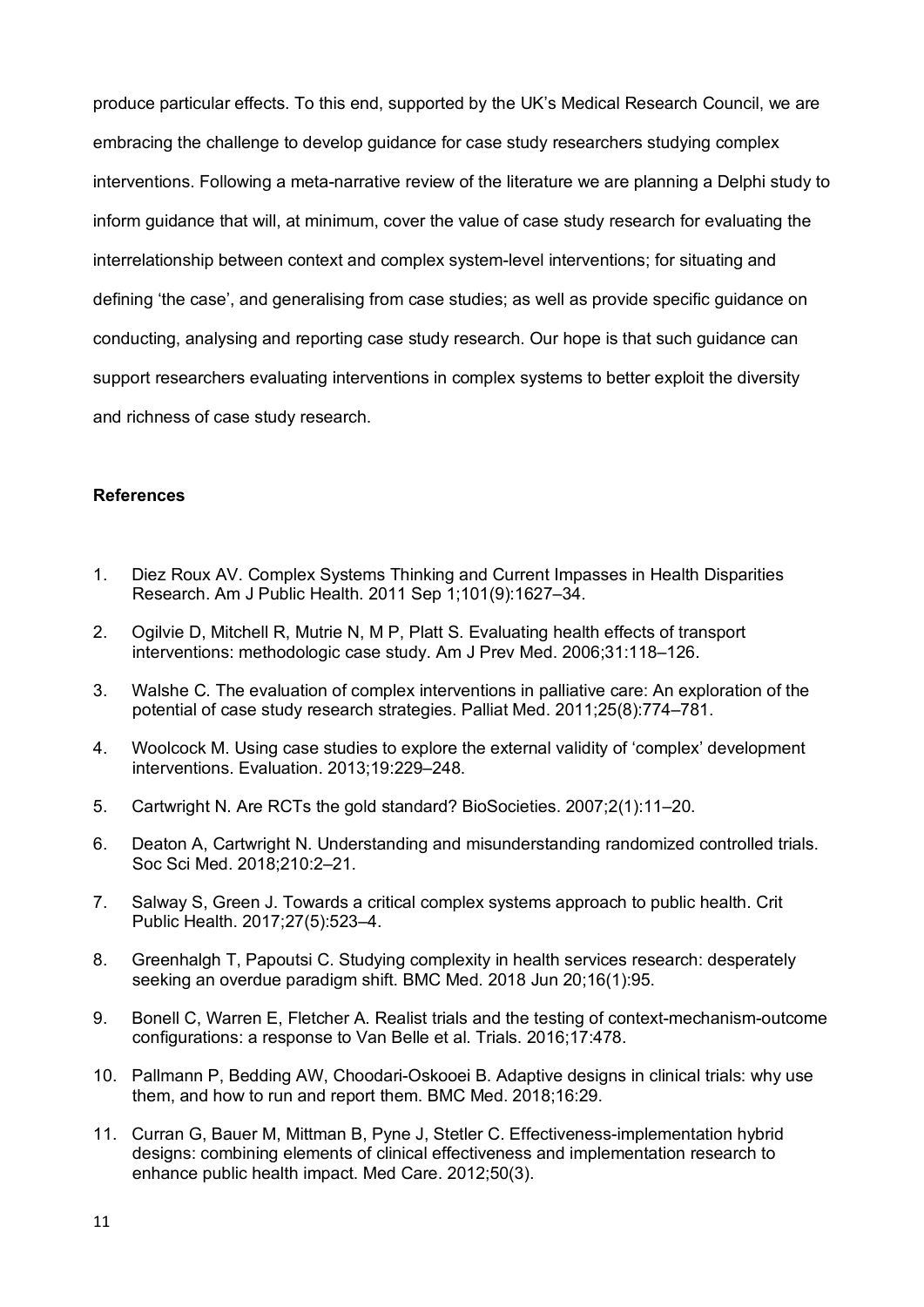- 12. Moore GF, Audrey S, Barker M, Bond L, Bonell C, Hardeman W, et al. Process evaluation of complex interventions: Medical Research Council guidance. BMJ [Internet]. 2015 Mar 19 [cited 2020 Jun 27];350. Available from: https://www.bmj.com/content/350/bmj.h1258
- 13. Evans RE, Craig P, Hoddinott P, Littlecott H, Moore L, Murphy S, et al. When and how do 'effective' interventions need to be adapted and/or re-evaluated in new contexts? The need for guidance. J Epidemiol Community Health. 2019 Jun 1;73(6):481–2.
- 14. Shoveller J. A critical examination of representations of context within research on population health interventions. Crit Public Health. 2016;26(5):487–500.
- 15. Treweek S, Zwarenstein M. Making trials matter: pragmatic and explanatory trials and the problem of applicability. Trials. 2009 Jun 3;10(1):37.
- 16. Rosengarten M, Savransky M. A careful biomedicine? Generalization and abstraction in RCTs. Crit Public Health. 2019 Mar;15;29(2):181-91.
- 17. Green J, Roberts H, Petticrew M, Steinbach R, Goodman A, Jones A, et al. Integrating quasi-experimental and inductive designs in evaluation: A case study of the impact of free bus travel on public health. Evaluation. 2015 Oct 1;21(4):391–406.
- 18. Canguilhem G. The normal and the pathological. New York: Zone Books; 1991 (1949).
- 19. Hawe P, Riley SA, T. Theorsing interventions as events in systems. Am J Community Psychol. 2009;43:267–276.
- 20. King G, Keohane RO, Verba S. Designing social inquiry: Scientific inference in qualitative research. Princeton University Press; 1994.
- 21. Greenhalgh T, Robert G, Macfarlane F, Bate P, Kyriakidou O. Diffusion of innovations in service organizations: systematic review and recommendations. Milbank Q. 2004;82(4):581– 629.
- 22. Yin R. Enhancing the quality of case studies in health services research. Health Serv Res. 1999;34(5 Pt 2):1209.
- 23. Raine R, Fitzpatrick R, Barratt H, Bevan G, Black N, Boaden R, et al. Challenges, solutions and future directions in the evaluation of service innovations in health care and public health. Health Serv Deliv Res [Internet]. 2016 May 23 [cited 2020 Jun 30];4(16). Available from: https://www.journalslibrary.nihr.ac.uk/hsdr/hsdr04160#/abstract
- 24. Craig P, Di Ruggiero E, Frohlich KL, E M, White M, Group CCGA. Taking account of context in population health intervention research: guidance for producers, users and funders of research. NIHR Evaluation, Trials and Studies Coordinating Centre; 2018.
- 25. Grant RL, Hood R. Complex systems, explanation and policy: implications of the crisis of replication for public health research. Crit Public Health. 2017;27(5):525–532.
- 26. Mahoney J. Strategies of causal inference in small-N analysis. Sociol Methods Res. 2000 May 28; (4):387-424.
- 27. Turner S. Major system change: a management and organisational research perspective. Raine R, editor. 2016.
- 28. Ragin CC. Using qualitative comparative analysis to study causal complexity. Health Serv Res. 1999;34(5 Pt 2):1225.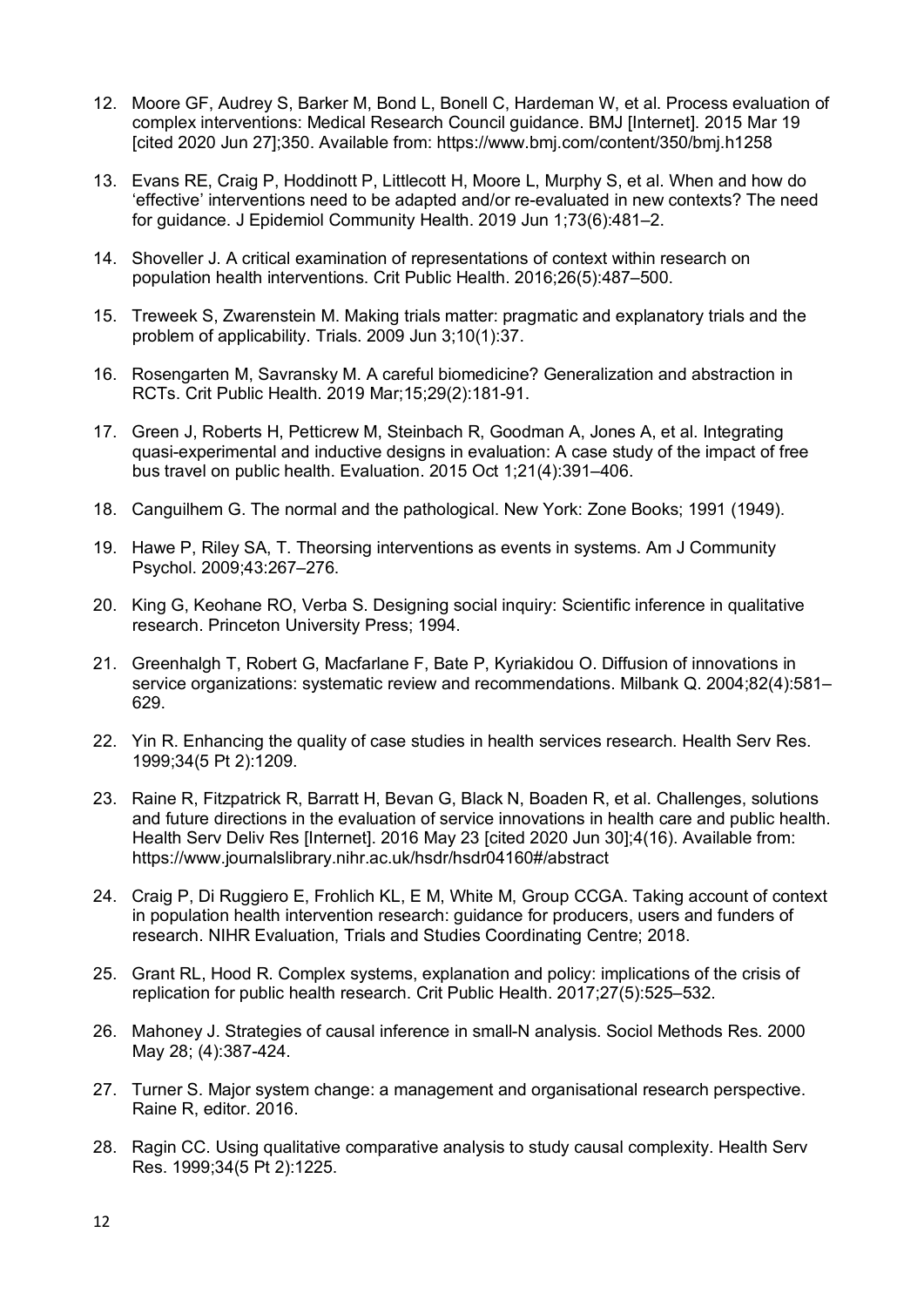- 29. Hanckel B, Petticrew M, Thomas J, Green J. Protocol for a systematic review of the use of qualitative comparative analysis for evaluative questions in public health research. Syst Rev. 2019;8(1):252.
- 30. Schneider CQ, Wagemann C. Set-Theoretic Methods for the Social Sciences: A Guide to Qualitative Comparative Analysis. Cambridge University Press; 2012. 369 p.
- 31. Flyvbjerg B. Five misunderstandings about case-study research. Qual Inq. 2006;12:219– 245.
- 32. Tsoukas H. Craving for generality and small-N studies: A Wittgensteinian approach towards the epistemology of the particular in organization and management studies. Sage Handb Organ Res Methods. 2009;285–301.
- 33. Stake RE. The art of case study research. London: Sage Publications Ltd; 1995.
- 34. Mitchell JC. Typicality and the case study. Ethnographic research: A guide to general conduct. Vol. 238241. 1984.
- 35. Gerring J. What is a case study and what is it good for? Am Polit Sci Rev. 2004;98(2):341– 354.
- 36. May C, Mort M, Williams T, F M, Gask L. Health technology assessment in its local contexts: studies of telehealthcare. Soc Sci Med. 2003;57:697–710.
- 37. McGill E. Trading quality for relevance: non-health decision-makers' use of evidence on the social determinants of health. BMJ Open. 2015;5(4):007053.
- 38. Greenhalgh T. We can't be 100% sure face masks work but that shouldn't stop us wearing them | Trish Greenhalgh. The Guardian [Internet]. 2020 Jun 5 [cited 2020 Jun 27]; Available from: https://www.theguardian.com/commentisfree/2020/jun/05/face-masks-coronavirus
- 39. Hammersley M. So, what are case studies? In: What's wrong with ethnography? New York: Routledge; 1992.
- 40. Crowe S, Cresswell K, Robertson A, Huby G, Avery A, Sheikh A. The case study approach. BMC Med Res Methodol. 2011 Jun 27;11(1):100.
- 41. Luck L, Jackson D, Usher K. Case study: a bridge across the paradigms. Nurs Inq. 2006;13(2):103–109.
- 42. Yin RK. Case study research and applications: Design and methods. Sage; 2017.
- 43. Hyett N, A K, Dickson-Swift V. Methodology or method? A critical review of qualitative case study reports. Int J Qual Stud Health Well-Being. 2014;9:23606.
- 44. Carolan CM, Forbat L, Smith A. Developing the DESCARTE model: The design of case study research in health care. Qual Health Res. 2016;26(5):626–639.
- 45. Greenhalgh T, Annandale E, Ashcroft R, Barlow J, Black N, Bleakley A, et al. An open letter to The BMJ editors on qualitative research. Bmj. 2016;352.
- 46. Thomas G. A typology for the case study in social science following a review of definition, discourse, and structure. Qual Inq. 2011;17(6):511–521.
- 47. Lincoln YS, Guba EG. Judging the quality of case study reports. Int J Qual Stud Educ. 1990;3(1):53–59.